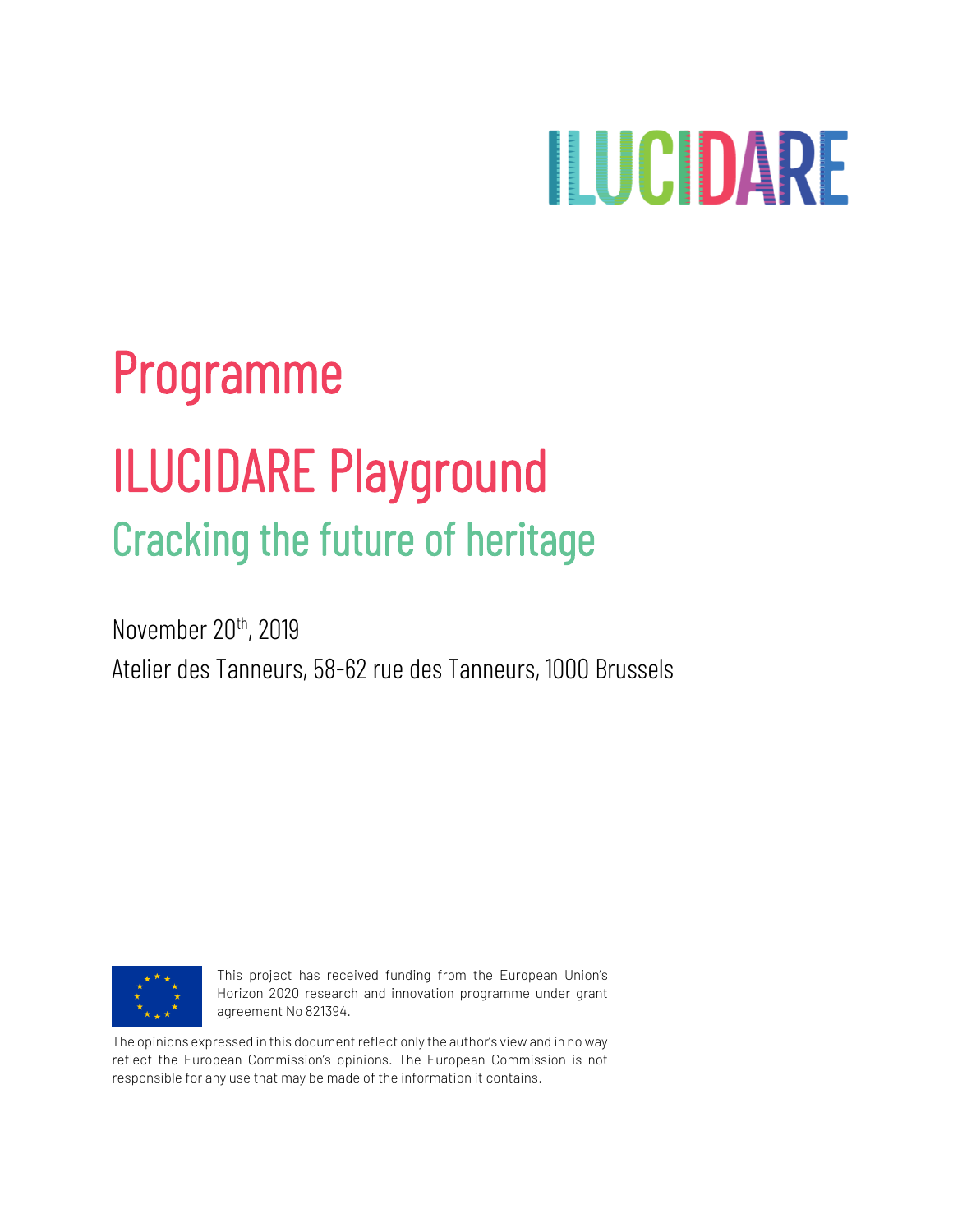### About the event

[ILUCIDARE](https://ilucidare.eu/) is a three-year project inspiring and facilitating applications of heritage in territorial sustainable development and in cultural exchanges. ILUCIDARE is supported by the Horizon 2020 Framework Programme of the European Union with a EUR 3 million budget.

The project will maintain the legacy of the European Year of Cultural Heritage 2018 and will strongly contribute to the overall objectives of the EU strategy for international cultural relations as well as of EU international cooperation in research and innovation.

The ILUCIDARE Playground events aim at exploring the multifaceted contribution heritage makes to sustainable and inclusive societies to tackle societal challenges through innovation and to engage in multicultural dialogue. The ILUCIDARE Playground creates unique spaces for those unconventional encounters sparking discussion, networking, international exchanges and innovation. Empowering heritage professionals, researchers, innovators, policy makers, activists and volunteers in their innovative and collaboration practices, they also ambition to make a contribution to aligning UN and EU policies for heritage and international cultural relations.



event gathering 200 delegates



November, 20th 2019



Atelier des Tanneurs 58-62 rue des Tanneurs 1000 Brussels (Belgium)

#### Meet our delegates

They are cultural heritage professionals, cultural institutions, architects, designers, artists, creative and cultural entrepreneurs, cultural networks, international organisations, creative hubs, makers, social innovators, NGOs, investors, businesses, technology companies, policy makers and researchers.

If you are a cultural or innovation stakeholder who wants to connect with peers, engage in stimulating discussions leading to concrete policy actions, learn about existing initiatives and supporting tools in heritage and international relations, meet investors and attend workshops with passionate professionals, then this event is for you!

#### What to expect

Learn from the project's and other stakeholders' activities, exchange experiences in heritage-led innovation and international relations, meet partners, funders, activists, entrepreneurs, artists and researchers in an entertaining environment!

ILUCIDARE events stimulate interdisciplinary interactions and networking among participants with workshops, speed-networking, panel discussions and artistic interventions. Participants can choose their activities according to their personal needs. It will be possible to arrange speed dating with international mentors, investors, potential business or creative partners.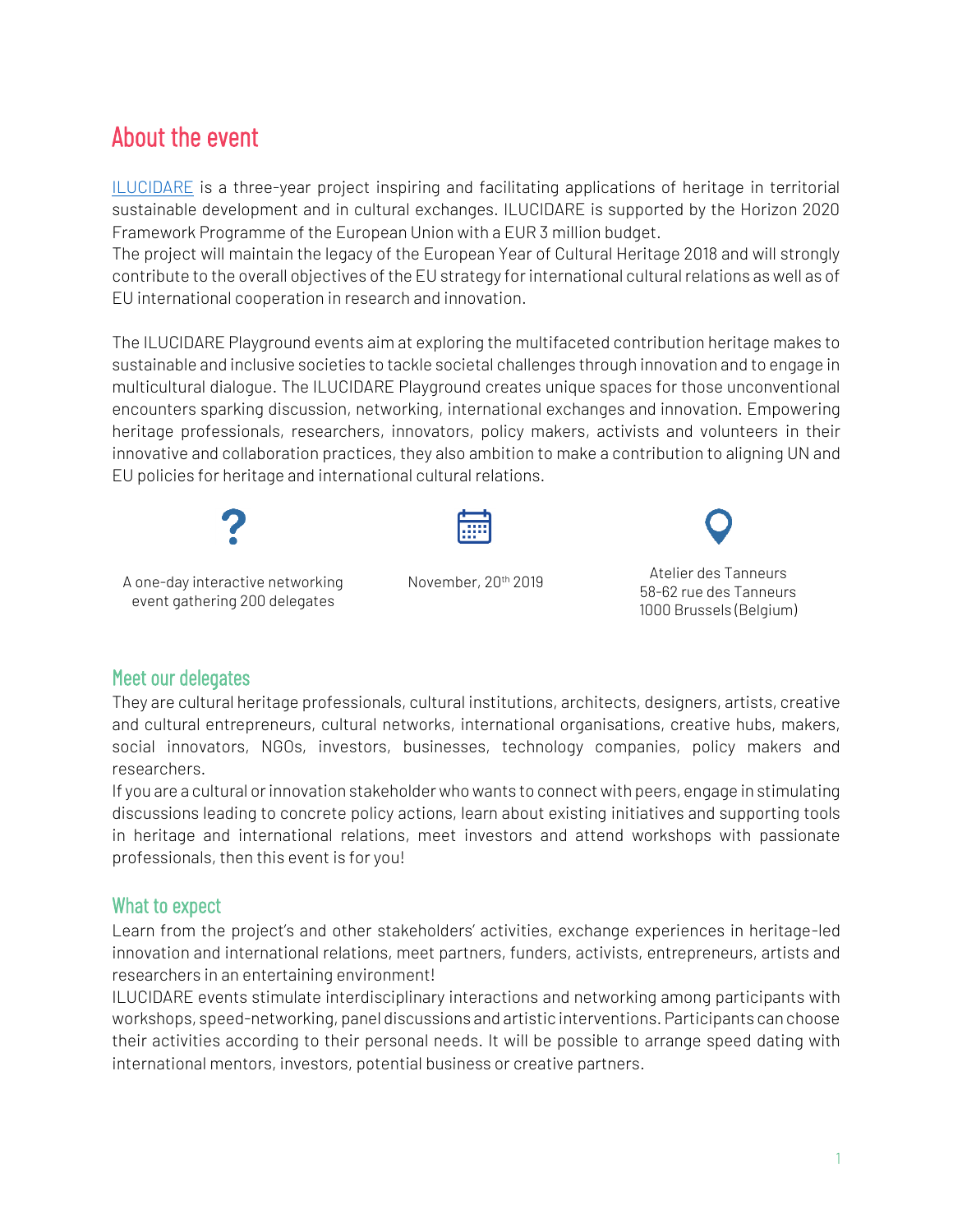## Programme

| PLENARY <i>▶</i> Halle Vitrée |                                                                                                                                                                                                                                                                                                                                                                                                                                                                                                                                                                                  |
|-------------------------------|----------------------------------------------------------------------------------------------------------------------------------------------------------------------------------------------------------------------------------------------------------------------------------------------------------------------------------------------------------------------------------------------------------------------------------------------------------------------------------------------------------------------------------------------------------------------------------|
| 08:45                         | Registration and welcome coffee/tea                                                                                                                                                                                                                                                                                                                                                                                                                                                                                                                                              |
| 09:15                         | Welcome words<br>Javier Peinado, Head of Sector for natural resources, ecosystems and<br>cultural heritage, European Commission, Executive Agency for Small and<br><b>Medium-sized Enterprises</b><br>Lorena Aldana, Outreach officer, Europa Nostra                                                                                                                                                                                                                                                                                                                             |
| 09:30                         | Inspirational speeches<br>Bonnie Burnham, Founder, Cultural Heritage Investment Alliance<br>Andrea Bartoli, Founder and Creative Director, Farm Cultural Park                                                                                                                                                                                                                                                                                                                                                                                                                    |
| 09:50                         | Introduction to the ILUCIDARE project<br>Aziliz Vandesande, ILUCIDARE scientific coordinator, KU Leuven<br>Koenraad Van Balen, ILUCIDARE Project coordinator, KU Leuven                                                                                                                                                                                                                                                                                                                                                                                                          |
| 10:00                         | Panel: Heritage as a resource for innovation, Q&A<br>Sergiu Ardelean, co-founder Artivive<br>Gaia Redaelli, Director of PAX<br>Kristijan Šujević, Co-founder Nova Iskra<br>Charlotte Trigance, co-founder Studio Sherlock<br>Moderator: Julia Fallon, Senior Policy Advisor, Europeana                                                                                                                                                                                                                                                                                           |
| 11:00                         | Coffee/tea & Networking break                                                                                                                                                                                                                                                                                                                                                                                                                                                                                                                                                    |
| 11:30                         | Panel: Strengthening the role of heritage in diplomacy and international<br>relations, Q&A<br>Giorgio Ficcarelli, Head of Culture Sector, European Commission DG<br><b>International Cooperation and Development</b><br><b>Valery Freland, Executive Director, ALIPH Foundation</b><br>Flower Manase, Curator of History, National Museum of Tanzania<br>Webber Ndoro, Director-General ICCROM<br>п<br>Eduardo Rojas, Independent consultant and lecturer at the University of<br>٠<br>Pennsylvania<br>Moderator: Anupama Sekhar, Director for Culture at Asia-Europe Foundation |
| 12:15                         | Heritage-led Innovation: opportunities under H2020 and the European<br><b>Innovation Council</b><br>Emanuela De Menna, Project Adviser, European Commission, Executive<br><b>Agency for Small and Medium-sized Enterprises</b>                                                                                                                                                                                                                                                                                                                                                   |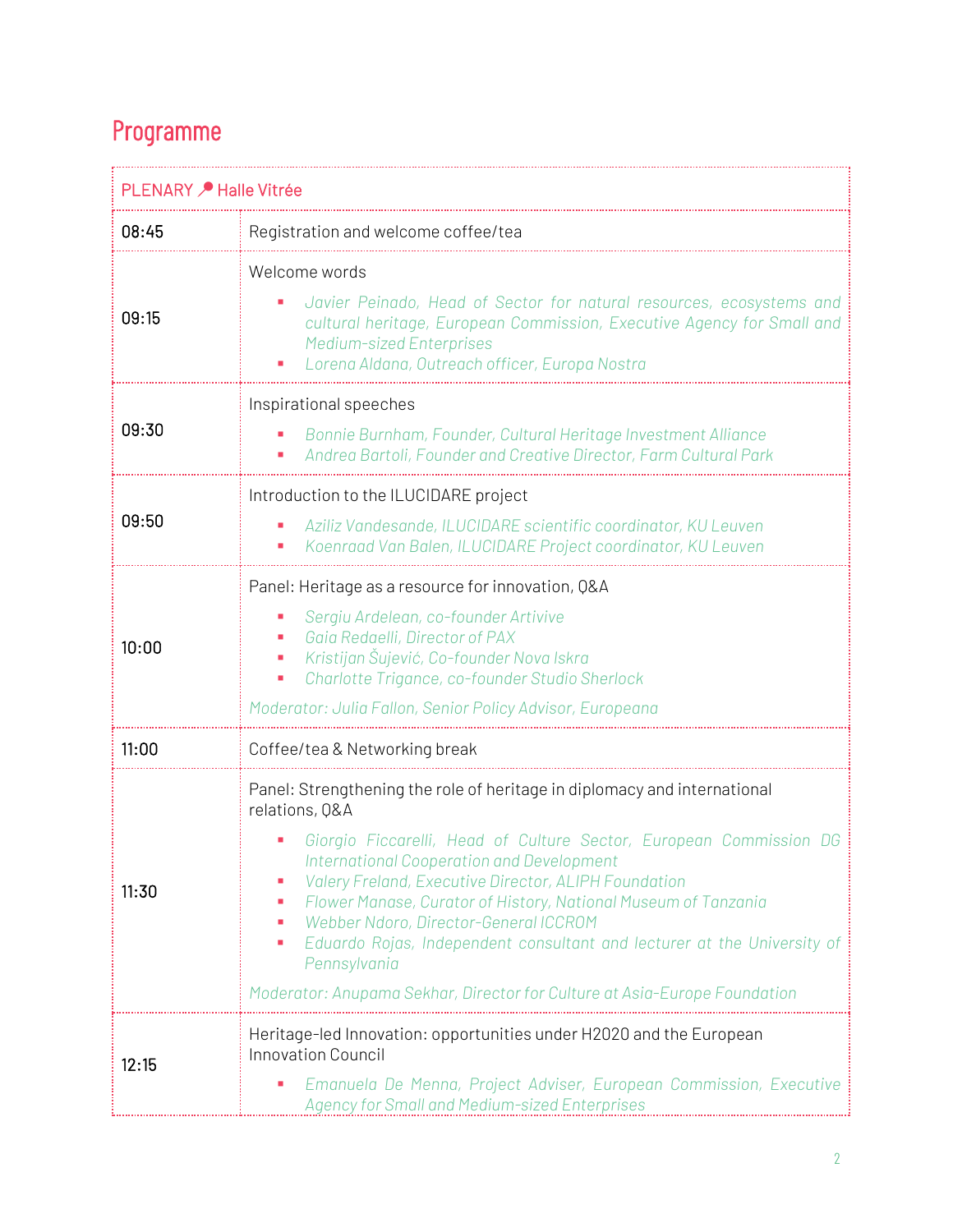|                          | Marco Rubinato, Project Adviser, EASME Executive Agency for Small and<br>Medium Enterprises, European Commission                                                                                                                                                                                 |  |
|--------------------------|--------------------------------------------------------------------------------------------------------------------------------------------------------------------------------------------------------------------------------------------------------------------------------------------------|--|
| 12:25                    | European policy perspectives:                                                                                                                                                                                                                                                                    |  |
|                          | European Cultural Heritage Research and Innovation Policies                                                                                                                                                                                                                                      |  |
|                          | Maria Kayamanidou, Deputy Head of Unit Fair Societies and Cultural<br>Heritage Unit, European Commission, DG Research and Innovation                                                                                                                                                             |  |
|                          | European policies for heritage and international relations                                                                                                                                                                                                                                       |  |
|                          | Catherine Magnant, Policy Adviser, European Commission, DG Education<br>and Culture                                                                                                                                                                                                              |  |
| 12:45                    | Short pitch by afternoon workshops leaders                                                                                                                                                                                                                                                       |  |
| 13:00                    | Lunch break                                                                                                                                                                                                                                                                                      |  |
| <b>PARALLEL SESSIONS</b> |                                                                                                                                                                                                                                                                                                  |  |
| $14:30 - 17:00$          | A. Speed-networking<br>A structured system of networking with quests and speakers.                                                                                                                                                                                                               |  |
|                          | $\triangle$ Mezzanine                                                                                                                                                                                                                                                                            |  |
| $14:30 - 17:00$          | B. ILUCIDARE Fair: showcase of innovative initiatives in cultural heritage                                                                                                                                                                                                                       |  |
|                          | Petit Salon                                                                                                                                                                                                                                                                                      |  |
|                          | C. Workshops Session 1 - choose from:                                                                                                                                                                                                                                                            |  |
| $14:30 - 15:30$          | 1. Intrinsic<br>value of cultural heritage as driver for<br>heritage-led<br>entrepreneurship <b>Gamay</b><br>Raffaele Lupacchini, CFO Municipality of Salerno (CLIC Project)<br>Antonia Gravagnuolo, Researcher at the National Research Council of Italy,<br>Co-coordinator of the CLIC project |  |
|                          | 2. Heritage diplomacy and international cooperation Syrah<br>Clémentine Daubeuf, Senior consultant, KEA European Affairs (ILUCIDARE)<br>Csilla Ariese, Postdoctoral researcher, University of Amsterdam (ECHOES)                                                                                 |  |
| $15:30 - 16:00$          | Coffee/tea & Networking break                                                                                                                                                                                                                                                                    |  |
|                          | C. Workshops Session 2 - choose from:                                                                                                                                                                                                                                                            |  |
| $16:00 - 17:00$          | 3. Heritage-led rural and urban regeneration $\sqrt{\ }$ Gamay<br>Simona Tondelli, Associate Professor of Urban Planning, University of<br>Bologna (RURITAGE)<br>Amir Djalali, Professor, Architecture Department, University of Bologna<br>ш<br>(ROCK)                                          |  |
|                          | 4. Heritage-led innovation Syrah                                                                                                                                                                                                                                                                 |  |